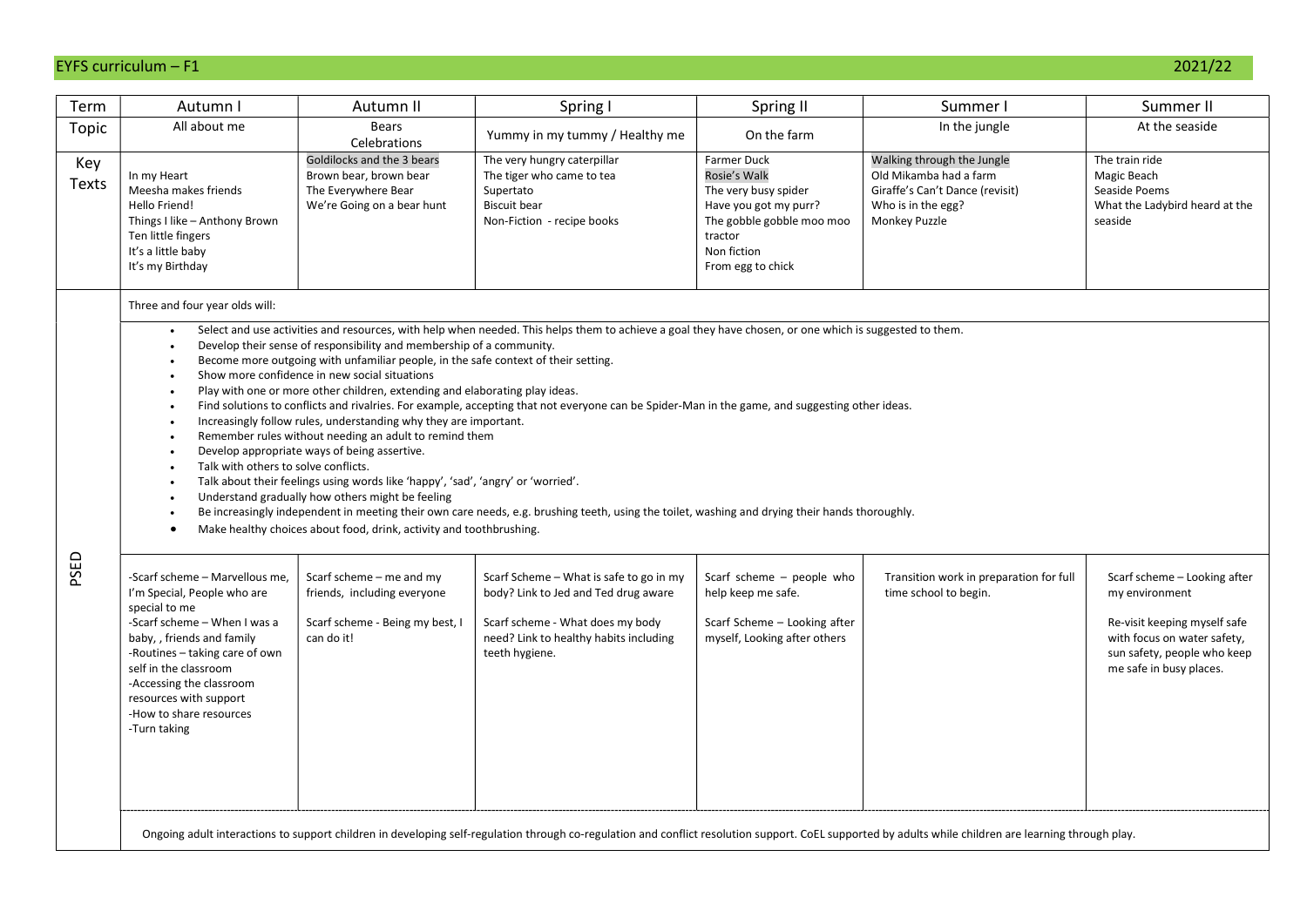|     | Three and four year olds will:                                                                                                                                                                                                                                                                                                                                                                                                                                                                                                                                                                                                                                                                                                                                                                                                                                                                                                                                                                                                                                                                                                                                                                                                                                                                                                                                                                                                                                                                                          |                                                                                                                                                                                                                                                                                                                         |                                                                                                                                                                                                                                                                                                                                                                                                                                                        |                                                                                                                                                                                                                                                        |                                                                                                                                       |                                                                                  |  |
|-----|-------------------------------------------------------------------------------------------------------------------------------------------------------------------------------------------------------------------------------------------------------------------------------------------------------------------------------------------------------------------------------------------------------------------------------------------------------------------------------------------------------------------------------------------------------------------------------------------------------------------------------------------------------------------------------------------------------------------------------------------------------------------------------------------------------------------------------------------------------------------------------------------------------------------------------------------------------------------------------------------------------------------------------------------------------------------------------------------------------------------------------------------------------------------------------------------------------------------------------------------------------------------------------------------------------------------------------------------------------------------------------------------------------------------------------------------------------------------------------------------------------------------------|-------------------------------------------------------------------------------------------------------------------------------------------------------------------------------------------------------------------------------------------------------------------------------------------------------------------------|--------------------------------------------------------------------------------------------------------------------------------------------------------------------------------------------------------------------------------------------------------------------------------------------------------------------------------------------------------------------------------------------------------------------------------------------------------|--------------------------------------------------------------------------------------------------------------------------------------------------------------------------------------------------------------------------------------------------------|---------------------------------------------------------------------------------------------------------------------------------------|----------------------------------------------------------------------------------|--|
| 요   | Continue to develop their movement, balancing, riding (scooters, trikes and bikes) and ball skills.<br>$\bullet$<br>Go up steps and stairs, or climb up apparatus, using alternate feet.<br>$\bullet$<br>Skip, hop, stand on one leg and hold a pose for a game like musical statues.<br>$\bullet$<br>Use large-muscle movements to wave flags and streamers, paint and make marks.<br>$\bullet$<br>Start taking part in some group activities which they make up for themselves, or in teams.<br>$\bullet$<br>Increasingly be able to use and remember sequences and patterns of movements which are related to music and rhythm.<br>$\bullet$<br>Match their developing physical skills to tasks and activities in the setting. For example, they decide whether to crawl, walk or run across a plank, depending on its length and width.<br>$\bullet$<br>Choose the right resources to carry out their own plan. For example, choosing a spade to enlarge a small hole they dug with a trowel.<br>$\bullet$<br>Collaborate with others to manage large items, such as moving a long plank safely, carrying large hollow blocks.<br>$\bullet$<br>Use one-handed tools and equipment, for example, making snips in paper with scissors.<br>$\bullet$<br>Use a comfortable grip with good control when holding pens and pencils.<br>$\bullet$<br>Show a preference for a dominant hand.<br>$\bullet$<br>Be increasingly independent as they get dressed and undressed, for example, putting coats on and doing up zips. |                                                                                                                                                                                                                                                                                                                         |                                                                                                                                                                                                                                                                                                                                                                                                                                                        |                                                                                                                                                                                                                                                        |                                                                                                                                       |                                                                                  |  |
|     | PE: circle and ring games,<br>taking off shoes and socks for<br>PE.<br>Large scale movement<br>including shoulder pivot<br>activities, developing core<br>strength and coordination<br>when crossing the midline.                                                                                                                                                                                                                                                                                                                                                                                                                                                                                                                                                                                                                                                                                                                                                                                                                                                                                                                                                                                                                                                                                                                                                                                                                                                                                                       | PE: movement<br>Physical stories exploring<br>moving in different ways with<br>control and coordination e.g<br>acting out we're going on a<br>bear hunt<br>Dance: explore dance from<br>around the world linked to<br>celebrations<br>Shoulder pivot activities to<br>continue and introduce elbow<br>pivot activities. | PE: Gymnastics movement<br>Begin to gain control in movement<br>such as hopping, jumping, rolling,<br>skipping, balancing<br>Teach basic rolls - log roll, egg roll<br>and use small apparatus e.g benches<br>and smallest tables for travelling<br>along and jumping off<br>Elbow pivot activities<br>Ongoing - dough disco, squiggle while you wiggle, cutting skills, pattern tracing, daily access to outdoor learning equipment including trikes. | PE: Using equipment<br>Begin to gain control over<br>equipment such as<br>feathers, scarves, balloons<br>and then beanbags and<br>large balls<br>Begin to work in pairs or<br>small groups for<br>passing/receiving objects.<br>Wrist pivot activities | Larger apparatus for climbing and<br>balancing e.g a-frames, narrower beams.<br>Yoga - control, movement and balance,<br>core control | Potted sports and races<br>Yoga - control, movement and<br>balance, core control |  |
|     | Three and four year olds will:                                                                                                                                                                                                                                                                                                                                                                                                                                                                                                                                                                                                                                                                                                                                                                                                                                                                                                                                                                                                                                                                                                                                                                                                                                                                                                                                                                                                                                                                                          |                                                                                                                                                                                                                                                                                                                         |                                                                                                                                                                                                                                                                                                                                                                                                                                                        |                                                                                                                                                                                                                                                        |                                                                                                                                       |                                                                                  |  |
| ුන් | Enjoy listening to longer stories and can remember much of what happens.<br>$\bullet$<br>Pay attention to more than one thing at a time, which can be difficult.<br>$\bullet$<br>Use a wider range of vocabulary.<br>$\bullet$<br>Understand a question or instruction that has two parts, such as "Get your coat and wait at the door".<br>$\bullet$<br>Understand 'why' questions, like: "Why do you think the caterpillar got so fat?"<br>$\bullet$<br>Sing a large repertoire of songs.<br>$\bullet$<br>Know many rhymes, be able to talk about familiar books, and be able to tell a long story.<br>Develop their communication, but may continue to have problems with irregular tenses and plurals, such as 'runned' for 'ran', 'swimmed' for 'swam'.<br>$\bullet$<br>Develop their pronunciation but may have problems saying: - some sounds: r, j, th, ch, and sh - multisyllabic words such as 'pterodactyl', 'planetarium' or 'hippopotamus'<br>$\bullet$<br>Use longer sentences of four to six words.<br>$\bullet$<br>Be able to express a point of view and to debate when they disagree with an adult or a friend, using words as well as actions.<br>$\bullet$<br>Start a conversation with an adult or a friend and continue it for many turns.<br>$\bullet$<br>Use talk to organise themselves and their play: "Let's go on a bus you sit there I'll be the driver."<br>$\bullet$                                                                                                                     |                                                                                                                                                                                                                                                                                                                         |                                                                                                                                                                                                                                                                                                                                                                                                                                                        |                                                                                                                                                                                                                                                        |                                                                                                                                       |                                                                                  |  |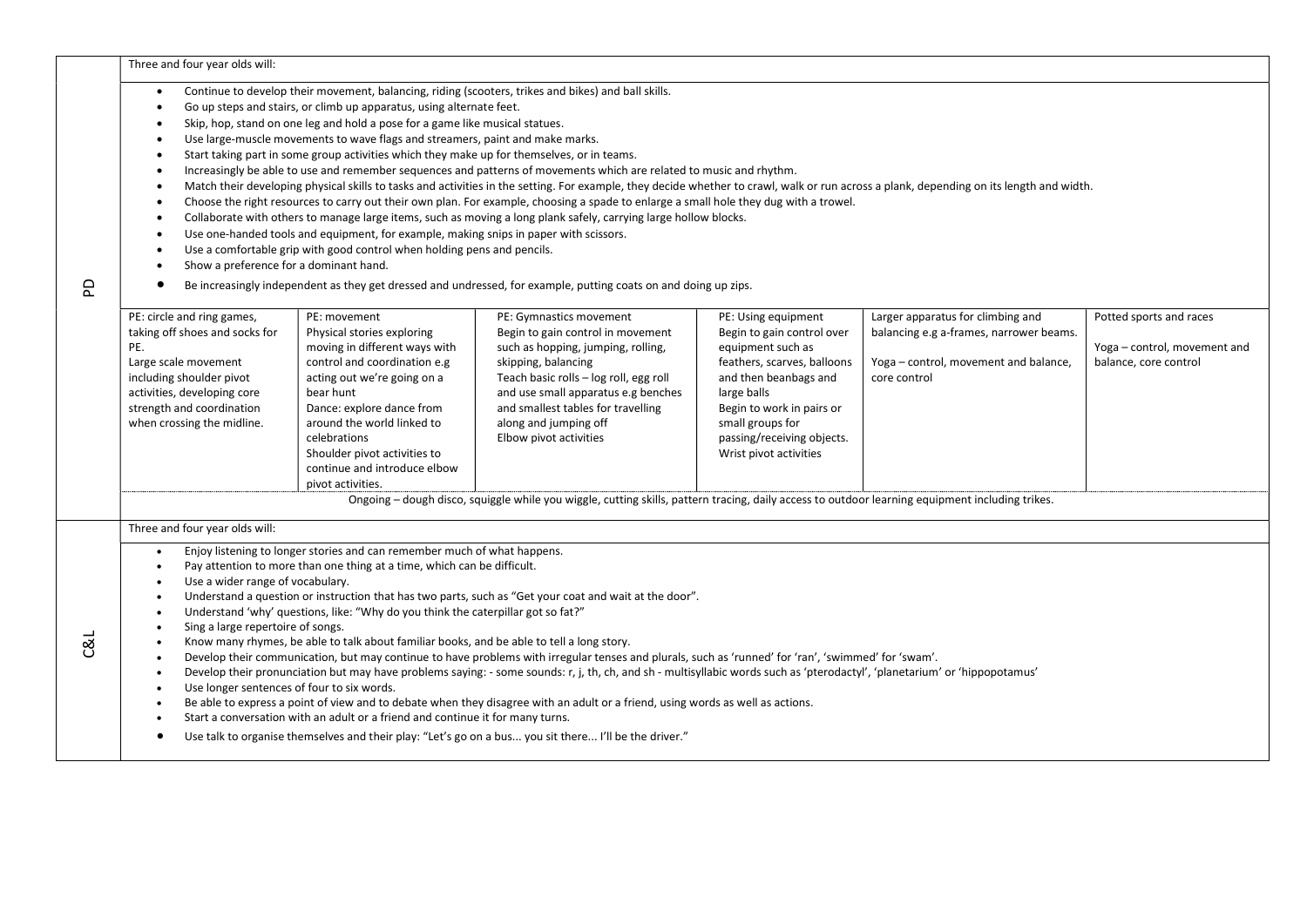| C&L vocabulary | -Feelings; happy, sad, angry,<br>scared, excited, worried<br>-Body parts; head, body, legs,<br>arms, eyes, hair, ears, nose,<br>mouth, fingers, toes, elbows,<br>knees<br>-Family; mum, dad, brothers,<br>sisters, grandparents, aunty,<br>uncle, cousins                                                                                                                                                                                                                                                                                                                                                                                                                                                                                                                                                                                                                                                                                                                                                                                                                                                                                                                                                                                                                                                                                                                                                                                                                                                                                                                                                                                                                                                                                                                                  | -language of size - biggest,<br>middle-sized, smallest<br>-Colour vocab linked to brown<br>bear brown bear<br>-prepositions                                                                                                                                                                                                   | -Fruit vocabulary linked to the very<br>hungry caterpillar, hatch, grow, change<br>-Breakfast, lunch, dinner, snack<br>-Healthy / unhealthy<br>-Recipe, instructions | -Positional and directional<br>vocabulary<br>-Farm animals vocabulary<br>including animal young and<br>names of animal homes e.f<br>sty, barn, pen | -jungle<br>-globe<br>-earth<br>-hot<br>-trees<br>-vines<br>-leaves<br>-animals and descriptions e.g claws,<br>teeth, stripes                                                            | -sea<br>-Beach<br>-Sand<br>-waves<br>-hot<br>-cold<br>-countries<br>-travel<br>-holiday<br>-aeroplane, train, bus, coach                                                                                             |
|----------------|--------------------------------------------------------------------------------------------------------------------------------------------------------------------------------------------------------------------------------------------------------------------------------------------------------------------------------------------------------------------------------------------------------------------------------------------------------------------------------------------------------------------------------------------------------------------------------------------------------------------------------------------------------------------------------------------------------------------------------------------------------------------------------------------------------------------------------------------------------------------------------------------------------------------------------------------------------------------------------------------------------------------------------------------------------------------------------------------------------------------------------------------------------------------------------------------------------------------------------------------------------------------------------------------------------------------------------------------------------------------------------------------------------------------------------------------------------------------------------------------------------------------------------------------------------------------------------------------------------------------------------------------------------------------------------------------------------------------------------------------------------------------------------------------|-------------------------------------------------------------------------------------------------------------------------------------------------------------------------------------------------------------------------------------------------------------------------------------------------------------------------------|----------------------------------------------------------------------------------------------------------------------------------------------------------------------|----------------------------------------------------------------------------------------------------------------------------------------------------|-----------------------------------------------------------------------------------------------------------------------------------------------------------------------------------------|----------------------------------------------------------------------------------------------------------------------------------------------------------------------------------------------------------------------|
| Literacy       | Three and four year olds will:<br>Understand the five key concepts about print: - print has meaning - print can have different purposes - we read English text from left to right and from top to bottom - the names of the different parts of a book -<br>page sequencing<br>Develop their phonological awareness, so that they can: - spot and suggest rhymes - count or clap syllables in a word - recognise words with the same initial sound, such as money and mother<br>Engage in extended conversations about stories, learning new vocabulary.<br>Use some of their print and letter knowledge in their early writing. For example: writing a pretend shopping list that starts at the top of the page; writing 'm' for mummy.<br>Write some or all of their name.<br>Write some letters accurately.<br>٠<br>Phase 1 phonics focusing on the 7 aspects<br>Continue to model 5 print concepts.<br>Shared reading focuses on<br>Talk for Writing text $-$<br>Talk for writing text $-$<br>-Create storymap of 'Walking through<br>-Create seaside poems<br>book orientation, the<br>Goldilocks and the three<br>Rosie's Walk<br>the jungle'<br>difference between print<br>Shared reading focuses on being able<br>-Share travel brochures with<br>bears<br>and illustrations.<br>to identify the characters, setting and<br>-descriptions of jungle animals using<br>children and explain their<br>Create story map of<br>Create story map of<br>recall key events in the story.<br>Rosie's walk - children to<br>uses, reinforcing the print<br>photographs<br>Exploring print in familiar<br>Goldilocks story - children to<br>concepts and linking to travel<br>innovate<br>Introduce story sequencing using the<br>-Children act out the story playing the<br>agents role play |                                                                                                                                                                                                                                                                                                                               |                                                                                                                                                                      |                                                                                                                                                    |                                                                                                                                                                                         |                                                                                                                                                                                                                      |
|                | environments e.g shop signs<br>in the local community                                                                                                                                                                                                                                                                                                                                                                                                                                                                                                                                                                                                                                                                                                                                                                                                                                                                                                                                                                                                                                                                                                                                                                                                                                                                                                                                                                                                                                                                                                                                                                                                                                                                                                                                      | retell the story using the<br>story map.<br>Continue to model 5 print<br>concepts.<br>Shared reading focuses on<br>being able to identify the<br>characters, setting and recall<br>key events in the story.<br>Introduce non-fiction text<br>about bears and explore<br>differences between stories<br>and information texts. | very hungry caterpillar                                                                                                                                              | Children to sequence story<br>using language first, next,<br>then.                                                                                 | parts of the animals<br>-Continue to model print concepts<br>and encourage children to begin to<br>read with scaffolding e.g adults<br>recognise the sounds and children<br>blend them. | -Children to create labels for<br>seaside photos e.g.<br>icecreams, sand, water,<br>umbrella, bucket using some<br>sounds they know<br>-reading some important<br>signs at the seaside that help<br>to keep us safe. |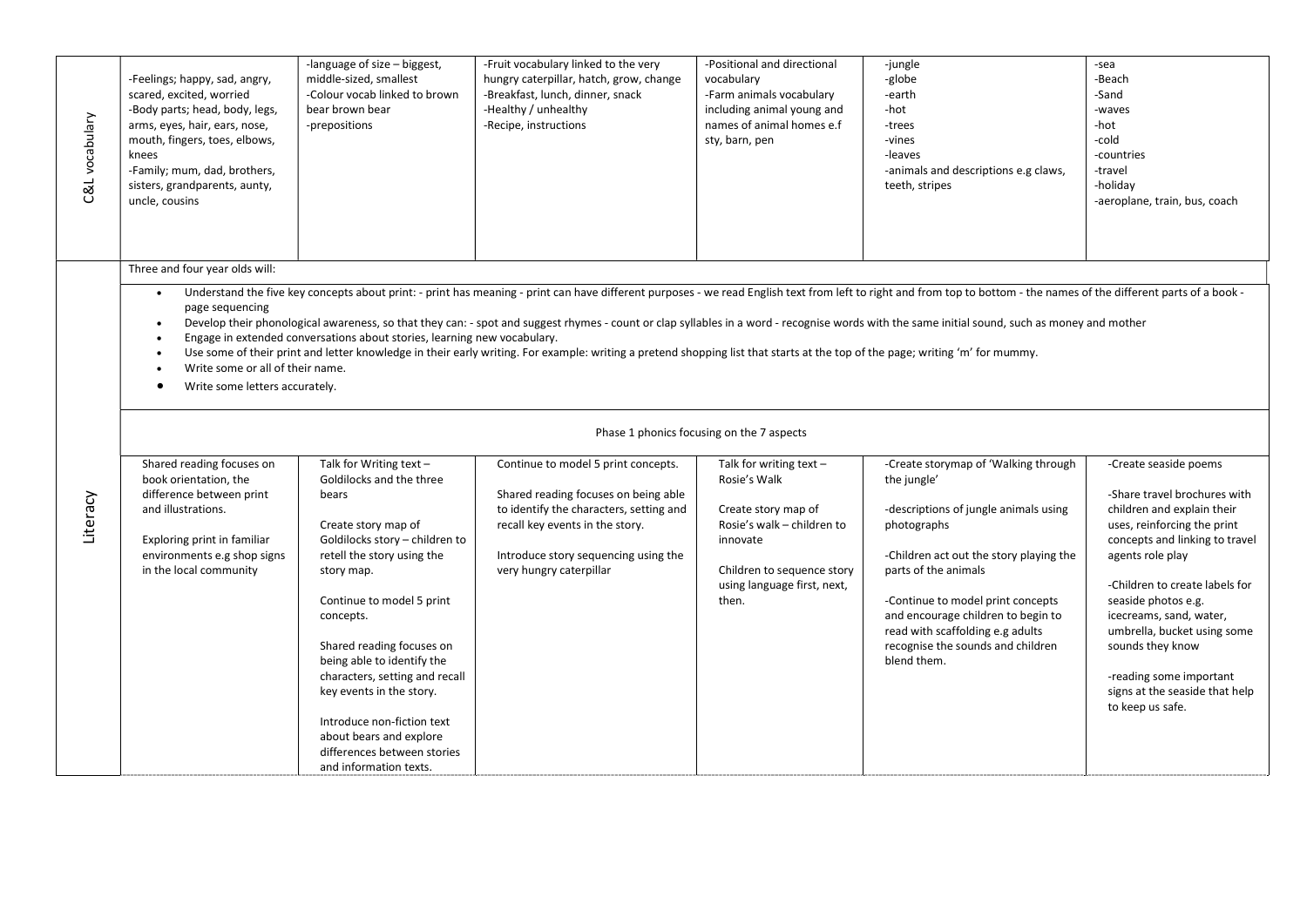|       | Mark making for different<br>purposes e.g shopping lists,<br>birthday cards, letters. Use<br>children's current mark<br>making development and<br>model the progression of<br>this.                                                                                                                                                                                                                                                                                                                                                                                                                                                                                                                                                                      | Mark making for different<br>purposes continues - model<br>using letter shapes to<br>convey meaning when mark<br>making (grapheme may not<br>match spoken sound)                                                                                                                                                                                                                                                                                                                                                                                                                                                                                                                                                                                                                                  | Mark making for different purposes<br>to include shopping lists and<br>labelling, for example, children's own<br>pictures, photos - focus on using<br>letter shapes to represent sounds<br>(model using a letter mat) and guide<br>children in doing this.                                                                                                                                                                                                                                                                                                                                                                      | Mark making for different<br>purposes to include<br>shopping lists and<br>labelling, for example,<br>children's own pictures,<br>photos - focus on using<br>letter shapes to represent<br>sounds (model using a<br>letter mat) and guide<br>children in doing this. | Begin to use letters correctly to<br>represent some sounds when writing,<br>particularly those of importance e.g<br>letters from family members names,<br>familiar places, popular characters e.g<br>Peppa pig                                        | Continue to use letters<br>correctly to represent some<br>sounds when writing,<br>particularly those of<br>importance e.g letters from<br>family members names,<br>familiar places, popular<br>characters e.g Peppa pig                                                                                                                                                                                                                                                                                                |
|-------|----------------------------------------------------------------------------------------------------------------------------------------------------------------------------------------------------------------------------------------------------------------------------------------------------------------------------------------------------------------------------------------------------------------------------------------------------------------------------------------------------------------------------------------------------------------------------------------------------------------------------------------------------------------------------------------------------------------------------------------------------------|---------------------------------------------------------------------------------------------------------------------------------------------------------------------------------------------------------------------------------------------------------------------------------------------------------------------------------------------------------------------------------------------------------------------------------------------------------------------------------------------------------------------------------------------------------------------------------------------------------------------------------------------------------------------------------------------------------------------------------------------------------------------------------------------------|---------------------------------------------------------------------------------------------------------------------------------------------------------------------------------------------------------------------------------------------------------------------------------------------------------------------------------------------------------------------------------------------------------------------------------------------------------------------------------------------------------------------------------------------------------------------------------------------------------------------------------|---------------------------------------------------------------------------------------------------------------------------------------------------------------------------------------------------------------------------------------------------------------------|-------------------------------------------------------------------------------------------------------------------------------------------------------------------------------------------------------------------------------------------------------|------------------------------------------------------------------------------------------------------------------------------------------------------------------------------------------------------------------------------------------------------------------------------------------------------------------------------------------------------------------------------------------------------------------------------------------------------------------------------------------------------------------------|
|       |                                                                                                                                                                                                                                                                                                                                                                                                                                                                                                                                                                                                                                                                                                                                                          |                                                                                                                                                                                                                                                                                                                                                                                                                                                                                                                                                                                                                                                                                                                                                                                                   |                                                                                                                                                                                                                                                                                                                                                                                                                                                                                                                                                                                                                                 | Ongoing – name recognition, tracing and writing, helicopter stories                                                                                                                                                                                                 |                                                                                                                                                                                                                                                       |                                                                                                                                                                                                                                                                                                                                                                                                                                                                                                                        |
| Maths | • See mastery overviews                                                                                                                                                                                                                                                                                                                                                                                                                                                                                                                                                                                                                                                                                                                                  |                                                                                                                                                                                                                                                                                                                                                                                                                                                                                                                                                                                                                                                                                                                                                                                                   |                                                                                                                                                                                                                                                                                                                                                                                                                                                                                                                                                                                                                                 |                                                                                                                                                                                                                                                                     |                                                                                                                                                                                                                                                       |                                                                                                                                                                                                                                                                                                                                                                                                                                                                                                                        |
| ξ     | Three and Four Year olds will:<br>$\bullet$<br>Talk about what they see, using a wide vocabulary.<br>$\bullet$<br>$\bullet$<br>Show interest in different occupations.<br>Explore how things work.<br>$\bullet$<br>Plant seeds and care for growing plants.<br>$\bullet$<br>Explore and talk about different forces they can feel.<br>$\bullet$<br>$\bullet$<br>$\bullet$<br>Explore family photos<br>and compare looking at<br>similarities and<br>differences<br>Explore where families<br>come from using<br>photos of home<br>countries where<br>appropriate<br>Explore changes that<br>have happened as they<br>have grown from<br>babies into children<br>and what will happen<br>as they continue to<br>grow.<br>Explore different<br>occupations | Use all their senses in hands-on exploration of natural materials.<br>Explore collections of materials with similar and/or different properties.<br>Begin to make sense of their own life-story and family's history.<br>Understand the key features of the life cycle of a plant and an animal.<br>Talk about the differences between materials and changes they notice.<br>Continue developing positive attitudes about the differences between people.<br>• Explore different celebrations;<br>Diwali, Eid, Christmas and talk<br>about similarities e.g<br>decorations, special clothes and<br>food, giving gifts, spending time<br>with special people etc and also<br>differences that make that<br>celebration special and unique<br>e.g Diwa lamps, Rangoli<br>patterns, Christmas trees. | Begin to understand the need to respect and care for the natural environment and all living things.<br>Know that there are different countries in the world and talk about the differences they have experienced or seen in photos.<br>• Plant cress seeds for making egg and cress<br>sandwiches, observe changes that happen<br>to the seeds, including decay.<br>• Lifecycle of a caterpillar - butterfly tent for<br>observation of real time life cycle<br>• Food tasting<br>• Exploring occupations related to food e.g<br>farmer, shop keepers, chefs<br>• Visit local shops to see what variety of<br>foods we can try. | • Exploring different kinds of<br>farms e.g crop farms and<br>animal farms<br>• How do we care for animals?<br>• Who cares for animals when<br>they are sick?                                                                                                       | • Use Google Earth to look at where jungles<br>are in the world - what is the jungle like?<br>What is the weather like in the jungle? Do<br>people live in the jungle?<br>• Compare Old Mikamba's farm to the farms<br>we know - how is it different? | • Where could we go on holiday?<br>Travel agents role play - look at<br>what different places are like and<br>choose the best holiday<br>destination<br>Compare the seaside to Sneinton<br>$\bullet$<br>using photographs/walking in the<br>local area<br>Pack a suitcase for our holiday -<br>what do we need and why?<br>• Create an outdoor seaside area<br>with the children.<br>• Children to bring in holiday<br>photos and share them with their<br>friends - where did they go?<br>What did they do there etc. |